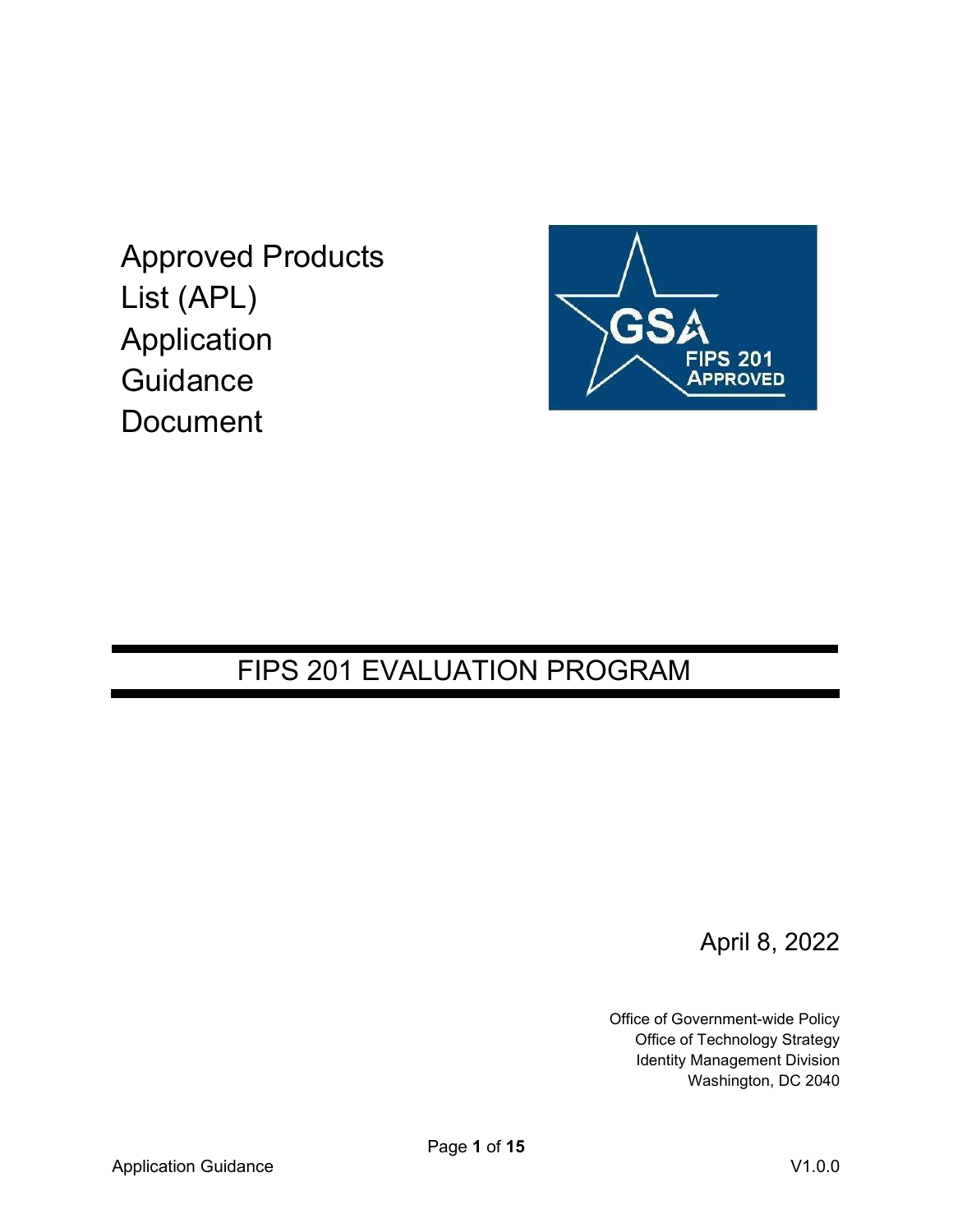# 1. Overview

This document provides guidance and information necessary for completing the application process to have your physical access control system or solution listed on the FIPS 201 Evaluation Program Approved Products List (APL). This document's sections are specific to the solution and components being submitted for evaluation and approval. This document provides examples of how the application form is to be completed. For a blank application form, visit the idmanagement.gov web page or email FIPS201EP@GSA.gov to request a form.

Additional documents required for solutions are outlined in section 2 of this document. Section 3 collects the applicant's company-specific information, which is used for letter generation and publication of solution information on the APL. Section 4 contains information unique to the solution being submitted for evaluation. This section can be used for applications for new APL listings or upgrades to existing listings. For applicants who hold multiple APL listings, Section 4 should be repeated for each solution.

Please e-mail completed application document to FIPS201EP@GSA.GOV to submit your application.

# 2. Additional documentation

All solutions are required to have the documentation listed below that is associated with that solution. Because GSA retains documentation as part of the APL listing process, it is not necessary to provide this documentation with each upgrade submission. At times, the required documentation may be updated or new documentation may be required. When the application form is submitted, GSA will communicate any changes in the current documentation requirements. Companies submitting multiple solutions that share components should verify with GSA if any of the retained documentation can be applied to the multiple solutions.

- 2.1. Documentation of UL certifications (UL294, UL 1076, UL 1981)
- 2.2. Current FIPS 140-2 or FIPS 140-3 Certificate
- 2.3. Supply Chain Attestation Form (Provide link to IDM.gov site)
- 2.4. Reseller Agreement (Provide link to IDM.gov site)
- 2.5. Lab Evaluation Agreement
- 2.6. VPAT (508 compliance documentation)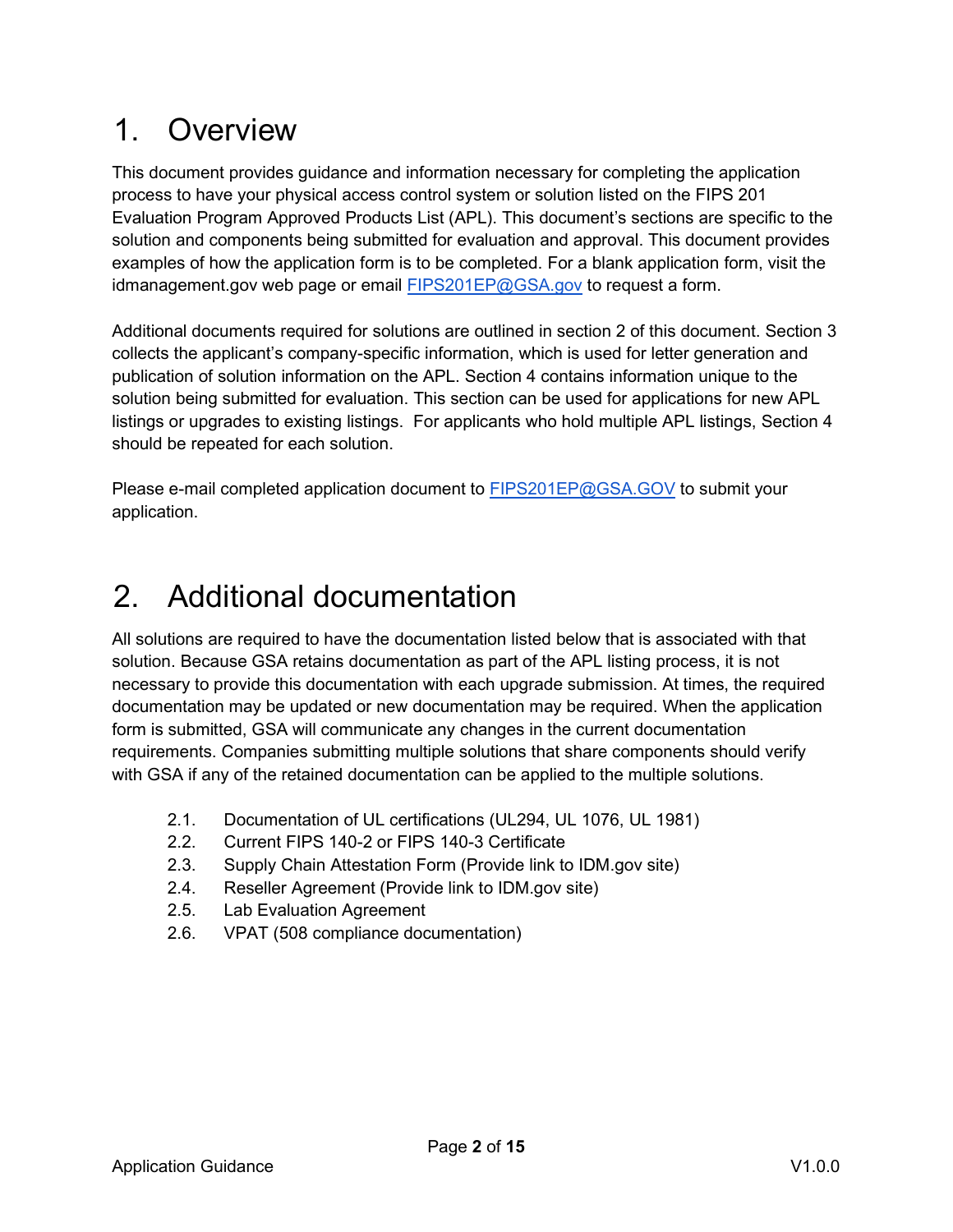# 3. Applicant Information

#### Reminder: This is a guidance document. Do not fill in the tables below. They are provided in this document for informational purposes only.

The tables shown below serve as the main information source about the company submitting the application. In addition to supplying company information, the applicant must list in the tables the primary and secondary points of contact (POCs) for the application process. The primary POC is the individual whom the signed APL letter is issued to and is the main person the FIPS 201 EP lab will interact with. If a company wants a different person to serve as the technical contact for the application process, the applicant should list that individual as the secondary POC.

| <b>Company Name</b>    | <b>Omni Consumer Products</b>               |
|------------------------|---------------------------------------------|
| Address                | 4157 Cabot Street                           |
| City                   | Detroit                                     |
| State                  | MI                                          |
| Zip Code               | 84210                                       |
| <b>Company Website</b> | http://omniconsumerproductscorporation.com/ |

### 3.1. Applicant Company Information:

## 3.2. Applicant Primary Contact Information:

| <b>First Name</b>    | <b>Bob</b>               |  |  |  |
|----------------------|--------------------------|--|--|--|
| Last Name            | Morton                   |  |  |  |
| Title                | Sr Product Manager       |  |  |  |
| Address              | 4157 Cabot Street        |  |  |  |
| City                 | Detroit                  |  |  |  |
| <b>State</b>         | MI                       |  |  |  |
| Zip Code             | 84210                    |  |  |  |
| Phone Number         | (313) 867 5309           |  |  |  |
| <b>Email Address</b> | Raymond.Sellers@OCP.corp |  |  |  |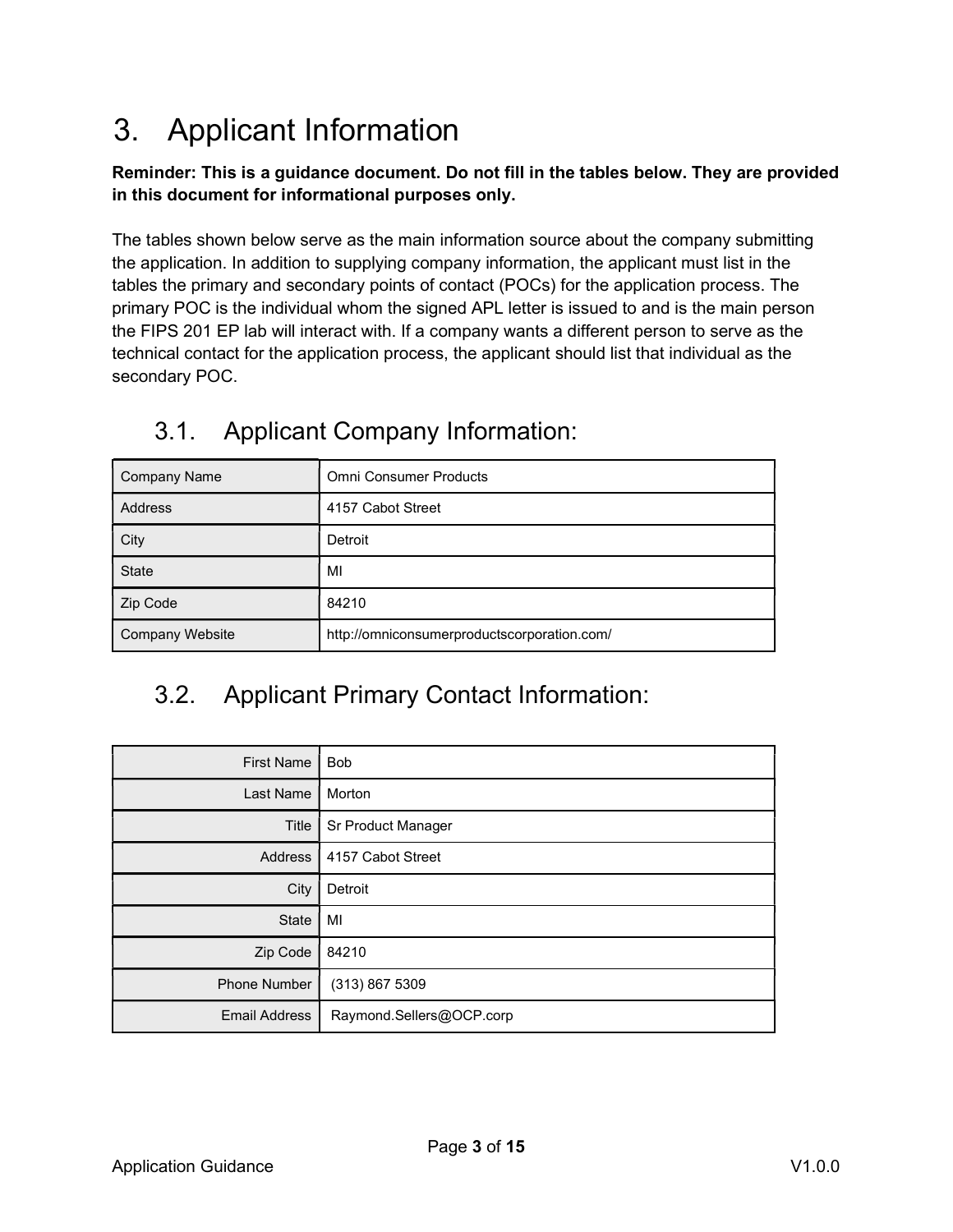## 3.3. Applicant Secondary Contact Information:

| <b>First Name</b>    | Alex                 |  |  |
|----------------------|----------------------|--|--|
| Last Name            | Murphy               |  |  |
| Title                | QA Manager           |  |  |
| <b>Address</b>       | 4157 Cabot Street    |  |  |
| City                 | Detroit              |  |  |
| <b>State</b>         | MI                   |  |  |
| Zip Code             | 84210                |  |  |
| Phone Number         | (313) 567 5309       |  |  |
| <b>Email Address</b> | Alex.Murphy@OCP.corp |  |  |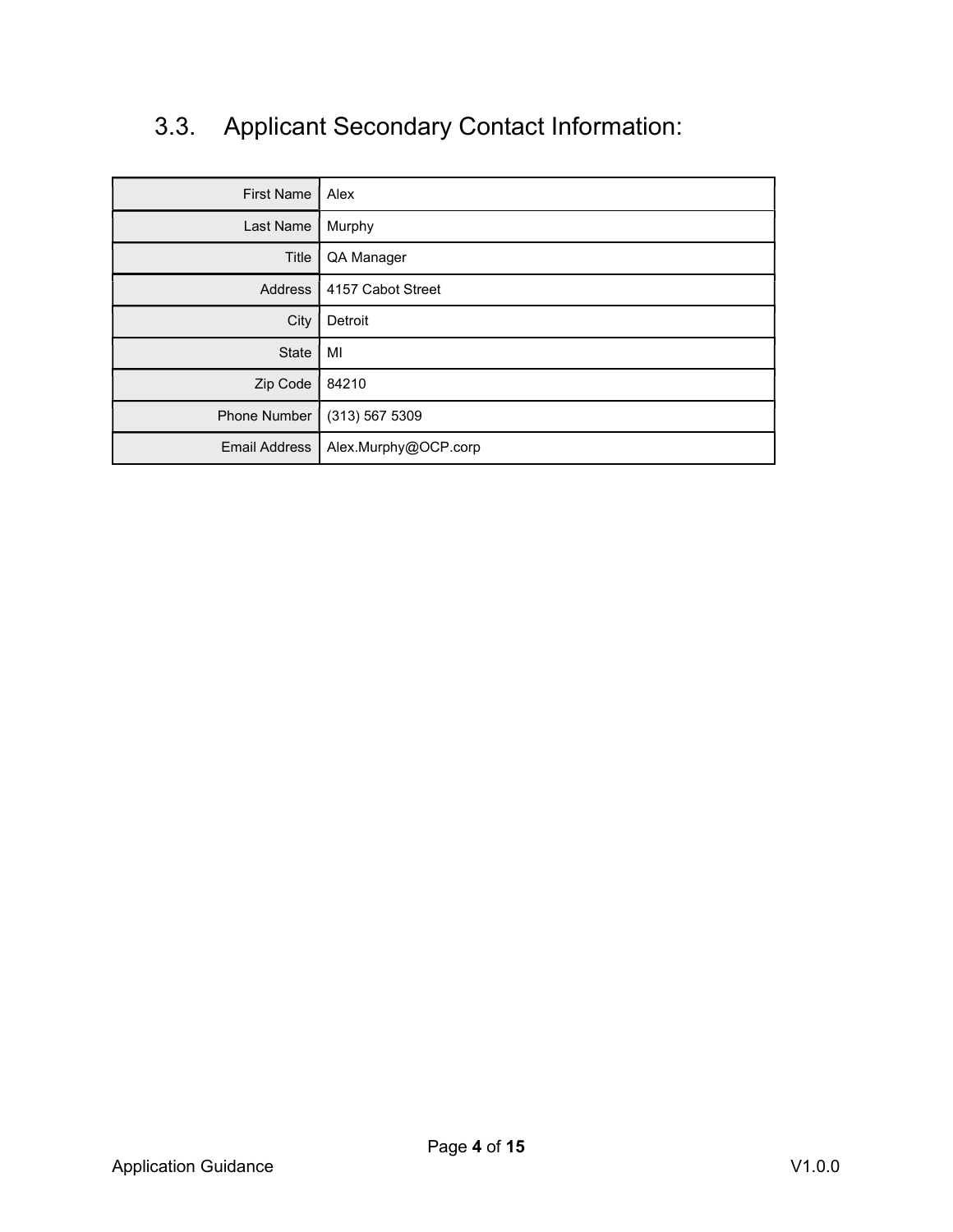# 4. Solution Information

## 4.1. Topology

All applicants must submit a topology diagram of their solution. Some differences occur in the topology of a solution, which changes how the system is connected and potentially configured. Although the overall functionality of each topology is identical, there are often differences in how particular solutions are built. There are currently four topology configurations, each applicant should choose the one that best represents their architecture. In the unlikely event no topology represents your solution, please email us to schedule a call..

- ❏ 13.01 Solution has two distinct software applications for PACS Authorization and PKI Authentication (Validation Software).
- ❏ 13.02 Solution has the same software for PACS Authorization and PKI Authentication (Validation Software)

13.01 and 13.02 topologies: Every system must be categorized as one of these topologies. A system that can support both topologies would be considered two distinct solutions and would be granted APL listings for each topology.

- ❏ 14.02 Solution contains mobile devices used in validating cards and providing mobile PACS reader access.
- ❏ 20.01 Solution contains wireless locksets containing FICAM Readers connected wirelessly.

14.02 and 20.01 topologies: These are optional topologies. Solutions supporting mobile devices must also indicate in the topology diagram components and communications used in communicating with those devices. Because the 20.01 topology deals with PACS readers connected wirelessly to the PACS infrastructure, the submitted diagram must also indicate components and communications used with wireless PACS readers.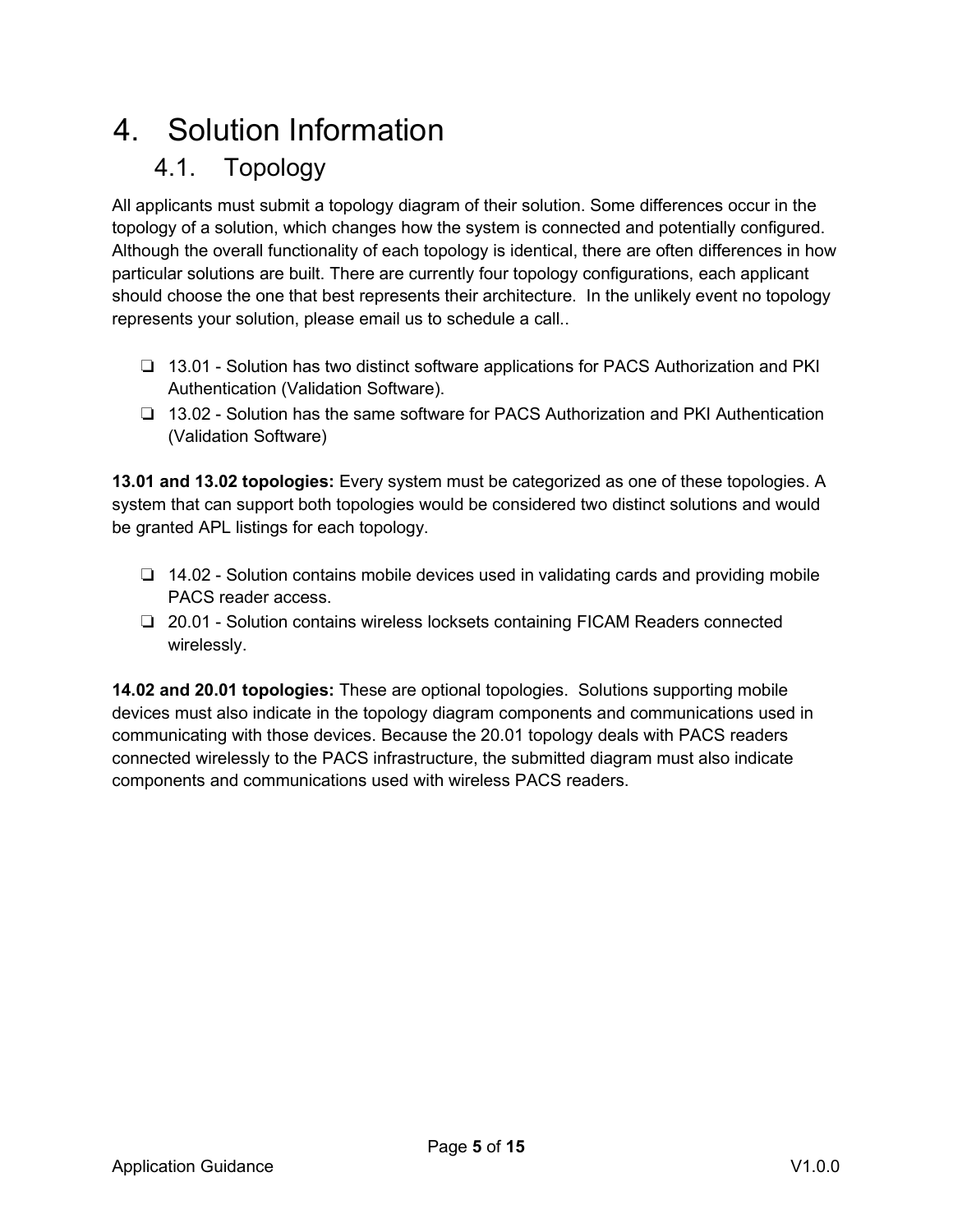## 4.2. Topology Diagram

Below is an example of a topology diagram. The example shows a 13.01 system where the validation and authorization take place in two separate pieces of hardware. Topology diagrams should be submitted as part of the application and can be a submitted as a separate document or within this document.



## 4.3. Cryptographic Information

#### Reminder: This is a guidance document. Do not fill in the table below. It is provided in this document for informational purposes only.

In the table shown below, provide information for each component that performs cryptographic nonces and signature verification in your solution, both for registration and time of access. If you are working with a lab to complete your FIPS 140-3 listing, please submit with the application form a letter of engagement or scope of work on the lab's letterhead. For additional modules, copy the table as many times as necessary.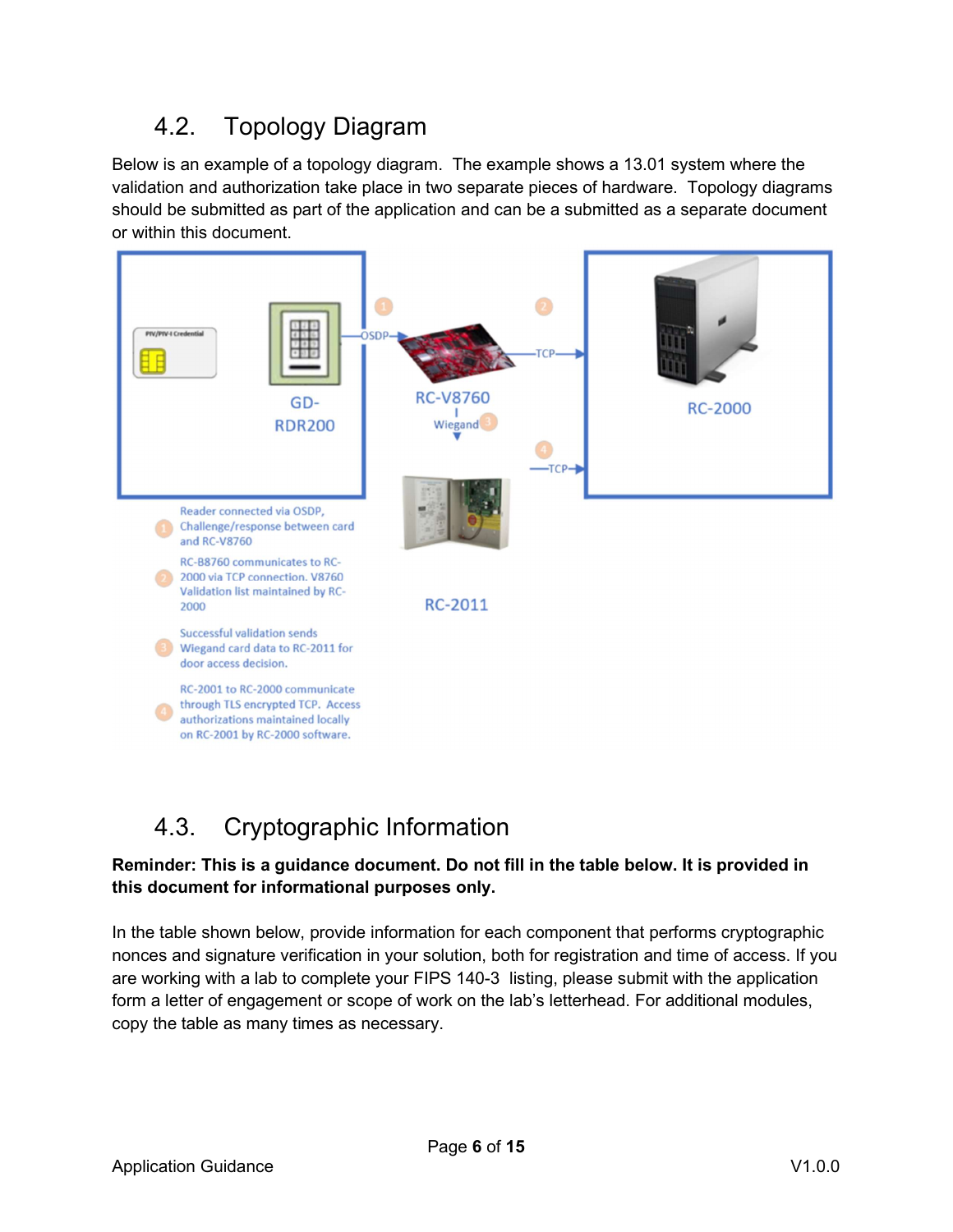| Name of component                           | ED-209                                           |
|---------------------------------------------|--------------------------------------------------|
| <b>Cryptographic operations</b>             | Nonce: □ Sig Verification: □ Encrypt: Decrypt: □ |
| <b>Operating system name</b>                | <b>Security Concepts</b>                         |
| <b>Operating system version</b>             | 1.0                                              |
| Processor type                              | Omni Core                                        |
| <b>Processor version</b>                    | 1.0                                              |
| FIPS 140-2/140-3 CMVP certificate<br>number | 123456789                                        |
| Name of lab performing testing              | https://csrc.nist.rip/groups/STM/testing labs/   |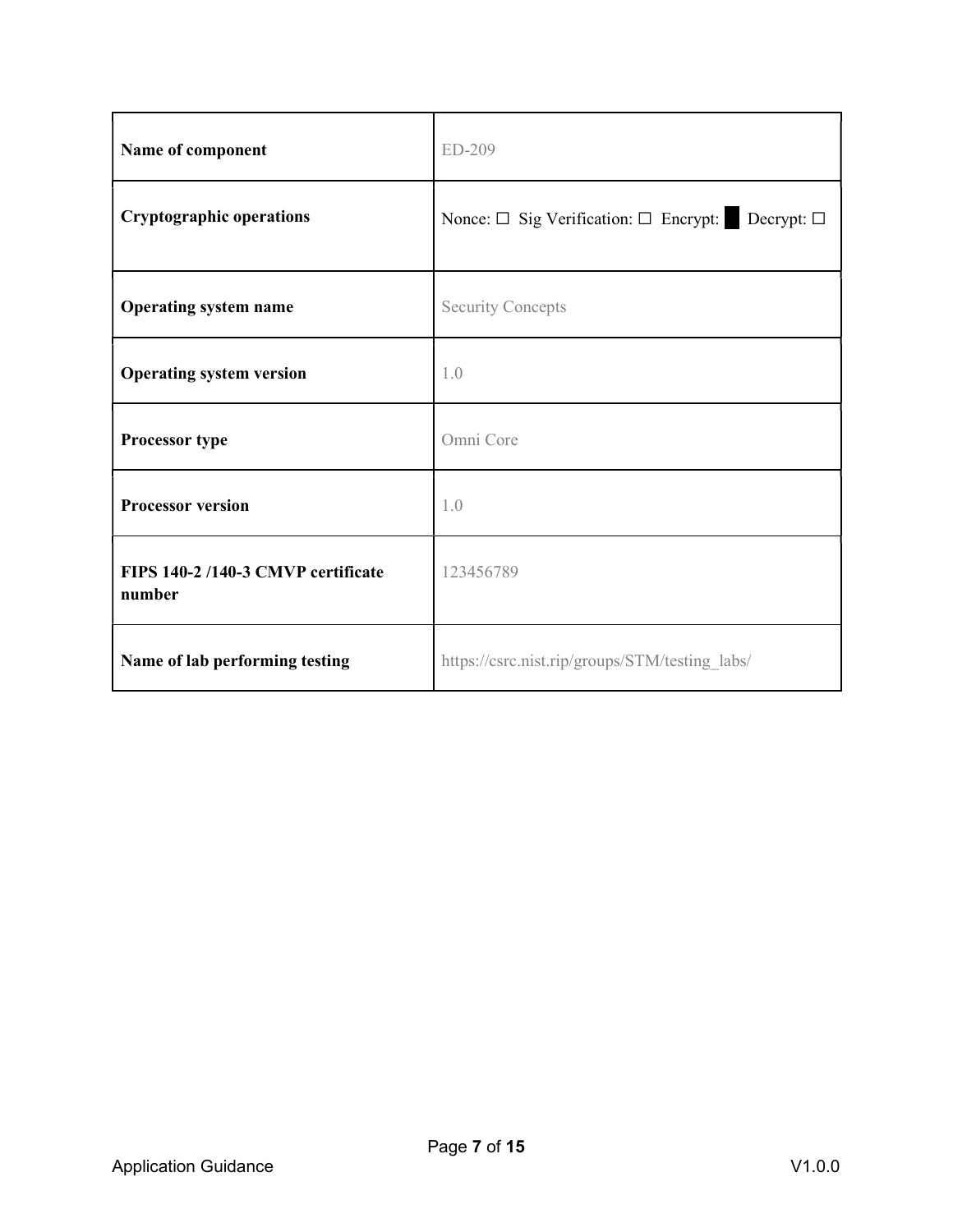## 4.4. Equipment Table

### 4.4.1. Purpose

#### Reminder: This is a guidance document. Do not fill in the table below. It is provided in this document for informational purposes only.

In the table shown below, list the equipment the lab will use for APL testing and distinguish any exemplar equipment. Exemplar equipment is the most feature capable model of a series of equipment. Example: An exemplar for a reader device sold by the company could be a reader that contains a contact interface, and contactless interface, and a keypad. Other devices represented by this exemplar would have a subset of features. A contactless interface only reader could have the above mentioned as it's exemplar as it contains the same physical components as the exemplar, just less of them. It is preferable that the equipment be installed by the applicant either directly in the lab or assembled and shipped to the lab. Due to travel restrictions or other extraneous circumstances, the lab can provide remote connection to the solution provided by the applicant and perform minimal installation tasks at the lab's discretion. Once installed, the lab will verify all equipment before placing the solution into the testing queue. Equipment that is listed as an exemplar must be provided to the lab for testing.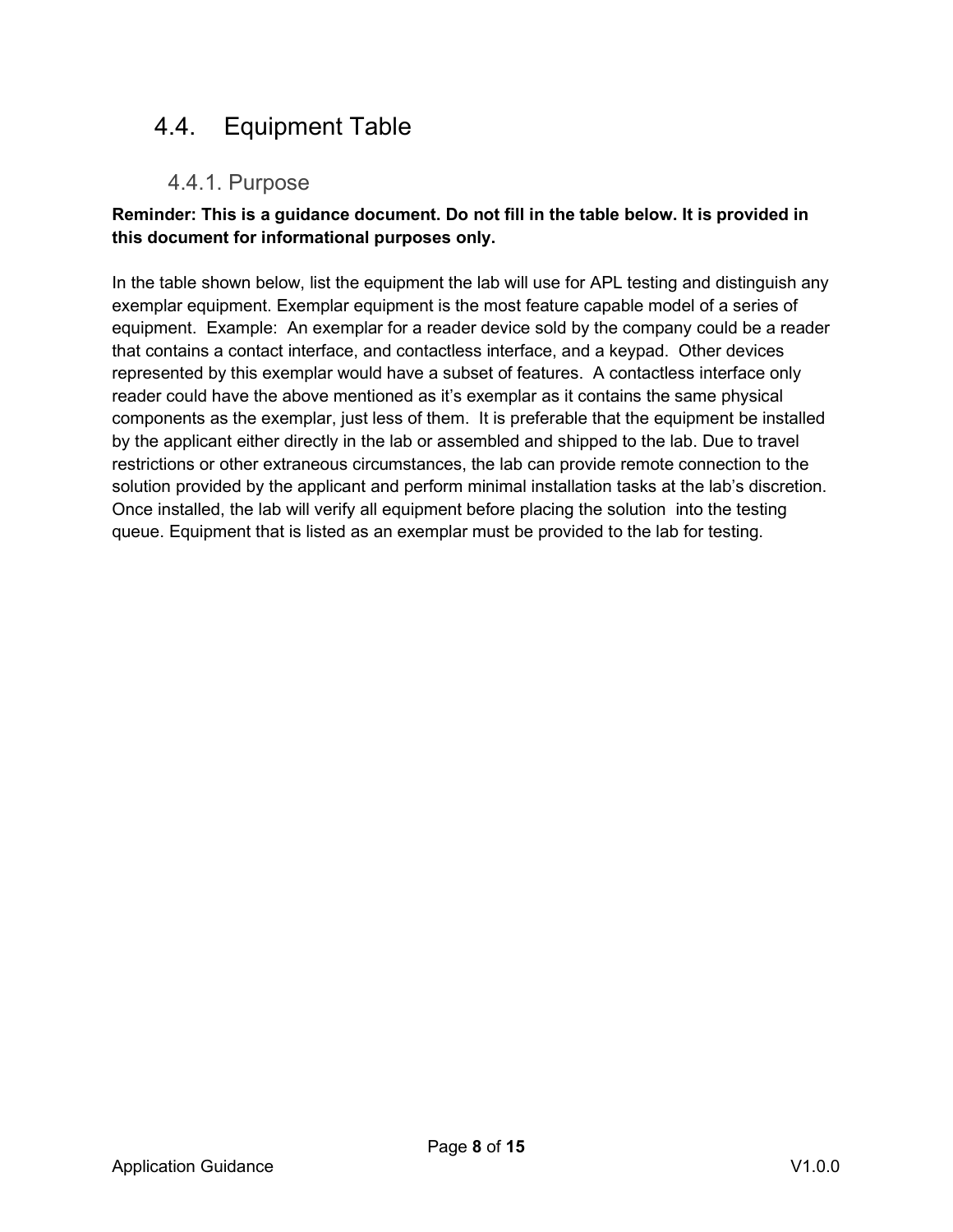#### 4.4.2. Table Instructions

Use the guidance below to fill in each of the table columns.

- Qty The quantity of the line item being provided to the lab for testing.
- Product Manufacturer The manufacturer of the specific product; not the reseller.
- Manufacturer Part # The product's part number as supplied by the manufacturer.
- Applicant is Reseller Provide a "Yes" or "No" answer; if the applicant is the manufacturer of the product, the answer is "No."
- Applicant Part # The part number the applicant uses to sell the product to customers; this part number will be listed on the APL letter.
- Description A common description of the item; this information will be used in the APL letter.
- HW Version The hardware version of the component, if applicable; if the application is for an upgrade, list the existing APL approved version in this column.
- SW/FW Version The software or firmware version of the component, if applicable. If the application is for an upgrade, list the existing APL approved version in this column.
- $\bullet$  APL # or NEW If the application is for an upgrade, list the existing APL number; if the application is for a new product or product addition, list "NEW" for each new component.
- Exemplar Info:
	- Is exemplar (Is) or Has Exemplar (Has)
		- Is If the listed product is the exemplar, the product must then be provided to the lab for testing. List "Is" in this column.
		- Has If the listed product has an exemplar and is not individually tested but is part of a series of products being tested by the exemplar, list "Has" in this column. This information will be used in the APL letter.
	- $\circ$  Exemplar Part # Fill in this column only if the product has an exemplar and is part of a product series being tested by the exemplar
- Upgrade to:
	- $\circ$  HW Version List the version the solution will be upgraded to for APL testing.
	- SW/FW Version List the version the solution will be upgraded to for APL testing.

The table shown below is an example of a solution that has components being upgraded and includes new component additions. Some of the components being added have previously been tested by another solution and some are completely new. In each application submission, fill in the table to list every component of the solution, even if there is no update.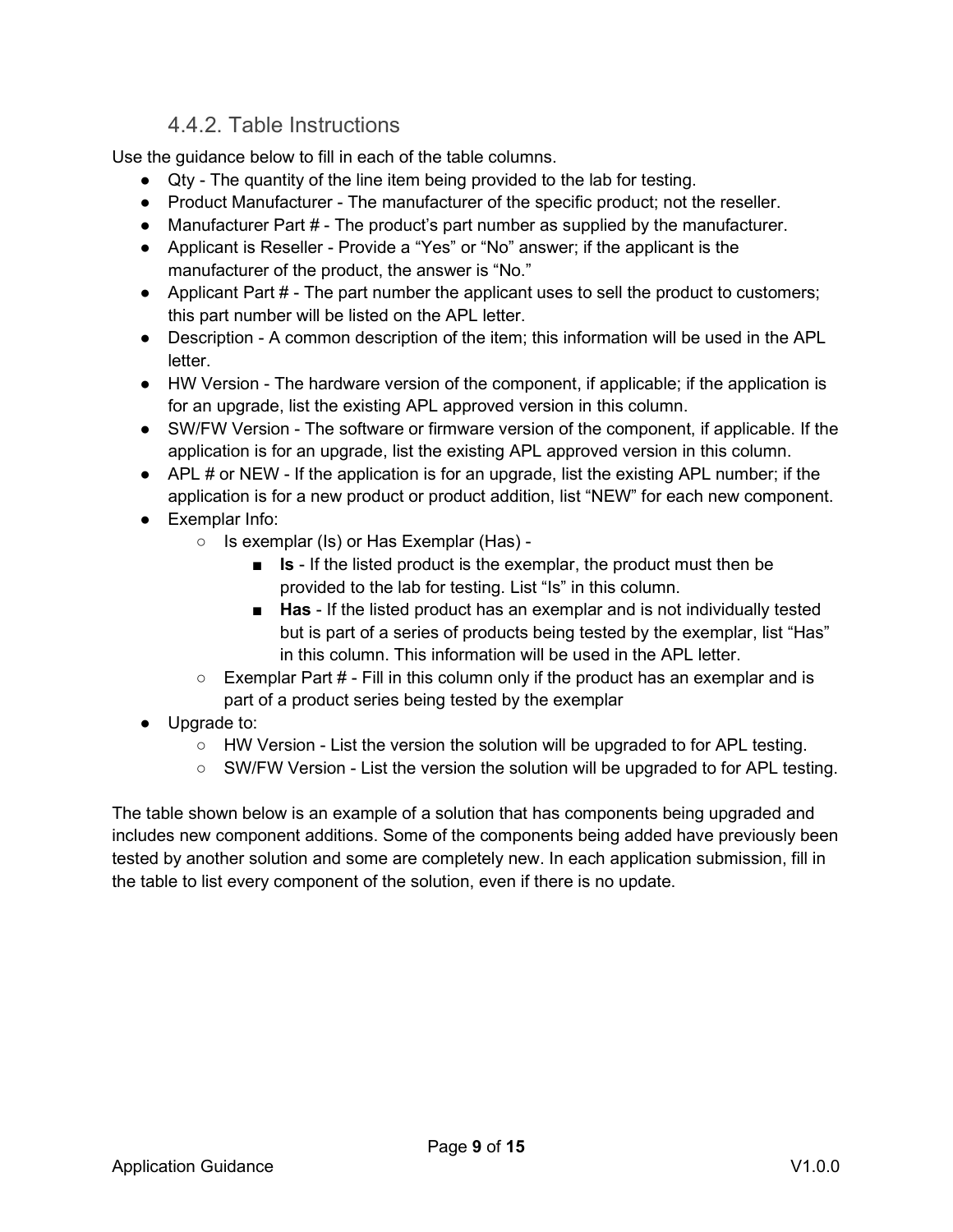| Qty            | Product<br>Manufacturer | Manufacturer<br>Part# | Applicant<br>is<br>Reseller | Applicant<br>Part # | Description                         | <b>HW</b><br>Version | SW/FW<br>Version | APL # or NEW | Exemplar Info   |                | Upgrade To:       |                      |
|----------------|-------------------------|-----------------------|-----------------------------|---------------------|-------------------------------------|----------------------|------------------|--------------|-----------------|----------------|-------------------|----------------------|
|                |                         |                       |                             |                     |                                     |                      |                  |              | Is / Has        | Exemplar Part# | <b>HW Version</b> | <b>SW/FW Version</b> |
|                | OCP                     | RC-2000               | <b>No</b>                   | N/A                 | Security control system<br>Software | 1.0                  | 1.0              | 123456       | $\sf ls$        | N/A            | N/A               | N/A                  |
|                | OCP                     | RC-2012               | <b>No</b>                   | N/A                 | Security Two reader<br>board        | 1.1                  | 1.0              | 123456       | $\sf ls$        | N/A            | 1.5               | 1.6                  |
| 1              | OCP                     | RC-2011               | <b>No</b>                   | N/A                 | Security one reader<br>board        | 1.1                  | 1.0              | 123456       | Has             | RC-2012        | 1.5               | 1.6                  |
| $\mathbf{1}$   | OCP                     | RC-V8760              | No                          | N/A                 | <b>Validation Control Panel</b>     | 1.6                  | 1.0              | 123456       | $\sf ls$        | N/A            | 1.7               | 1.0                  |
| $\mathbf{1}$   | OCP                     | RC-3000               | <b>No</b>                   | N/A                 | Security Control NextGen<br>Board   | 1.0                  | 1.0              | <b>NEW</b>   | $\vert s \vert$ | N/A            | N/A               | N/A                  |
| $\overline{1}$ | Global<br>Dynamics      | GD-<br><b>RDR200</b>  | <b>Yes</b>                  | RC-<br>G200         | All in one reader                   | 1.5                  | 1.5              | 123444       | $\mathsf{ls}$   | N/A            | 1.5               | 1.6                  |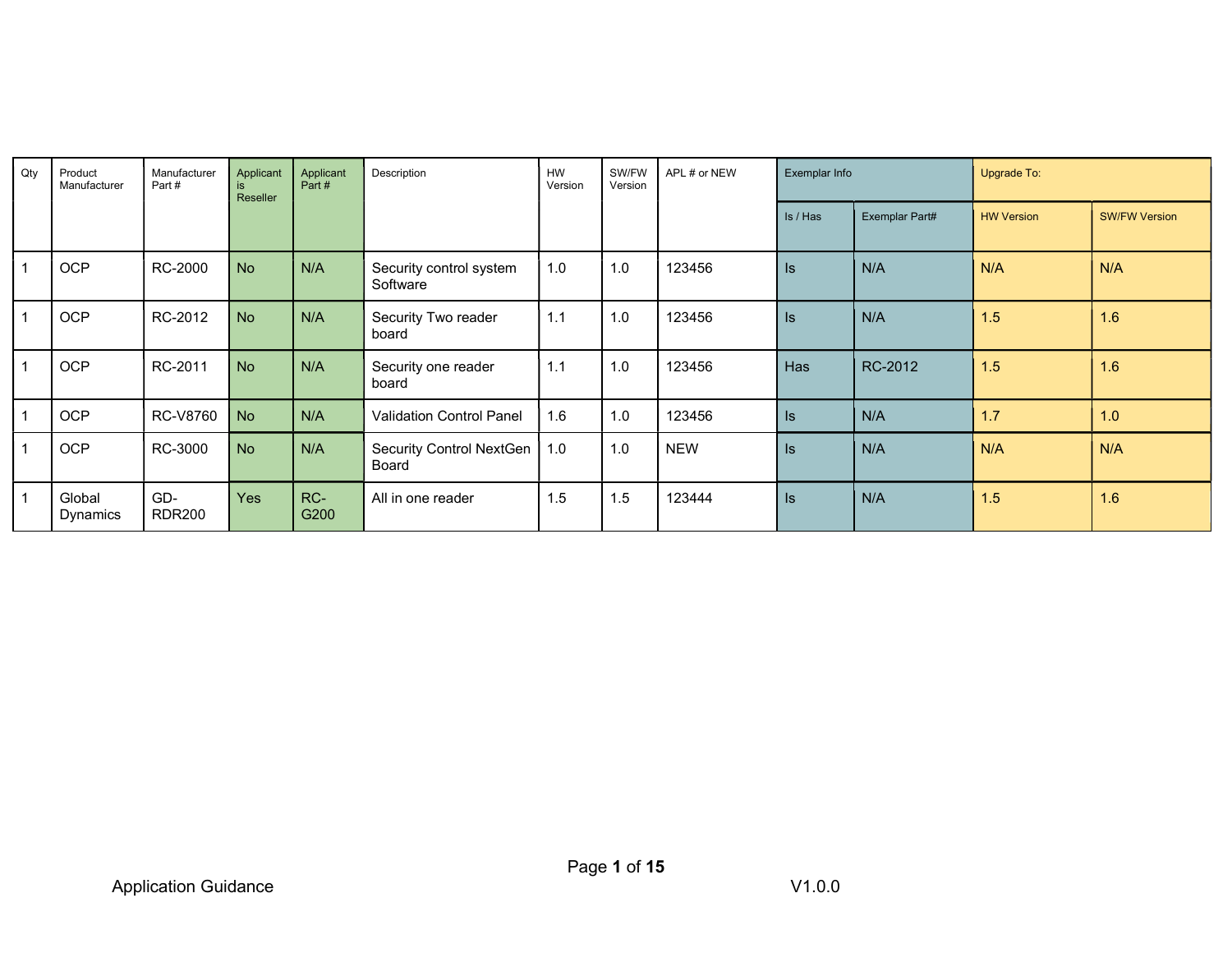## 4.5. Upgrade Description

#### Reminder: This is a guidance document. Do not fill in the forms below. They are provided in this document for informational purposes only.

This section is intended to give the lab the impact and reason for changes to the current solution. Changes sometimes will have no impact on the FIPS 201 portion of the solution and can be indicated in the text fields.

#### 4.5.1. Hardware

Description & Purpose for Change Addition of new controller board to APL solution.

Possible Effects on FIPS 201 Requirements

 New controller board to have the same capabilities as existing boards, but newer chipsets.

### 4.5.2. Software

Description & Purpose for Change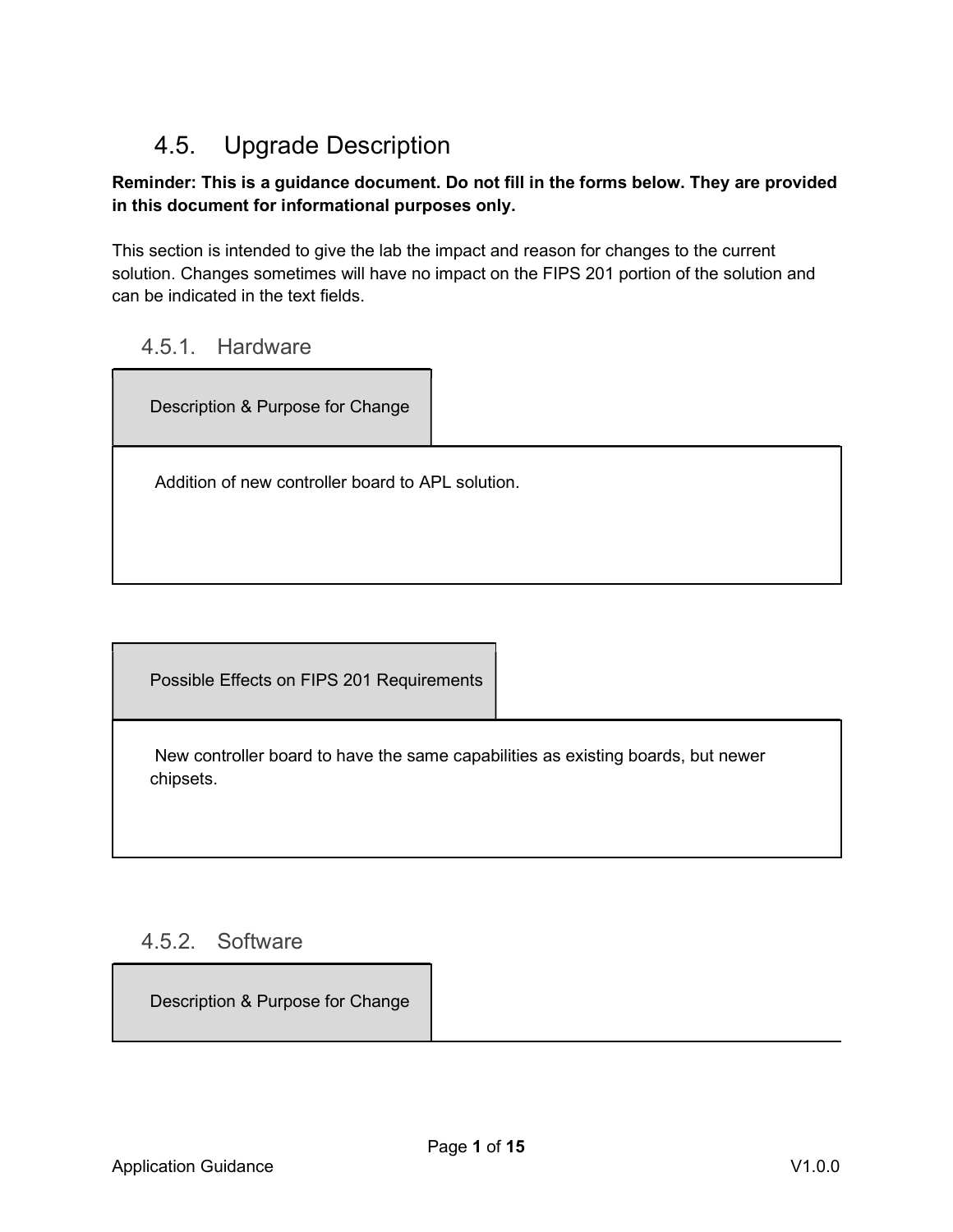No update on the software.

Possible Effects on FIPS 201 Requirements

None

### 4.5.3. Firmware

Description & Purpose for Change

Upgrades to existing solution firmware and readers.

Possible Effects on FIPS 201 Requirements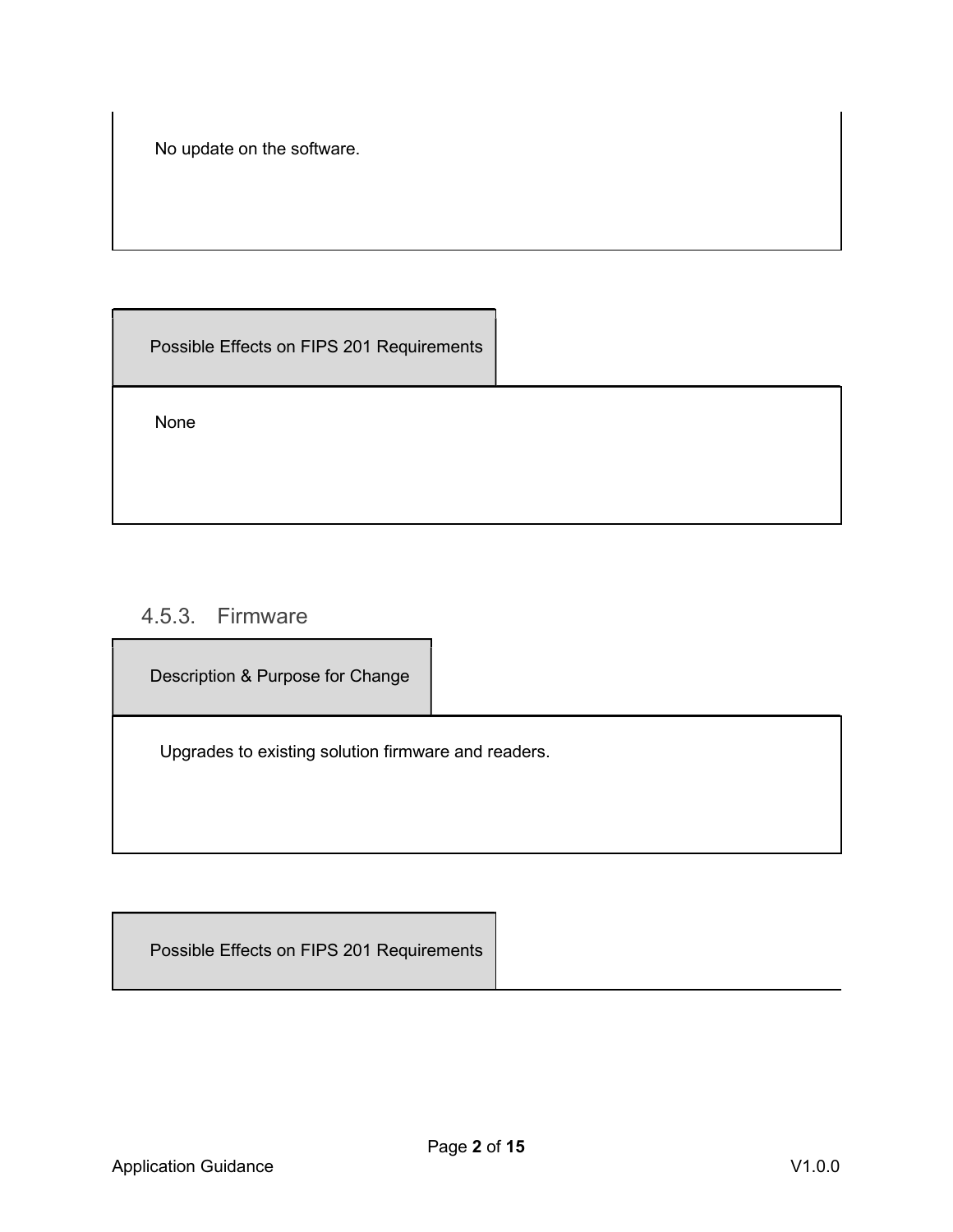Faster card transaction times at readers, no affect on capabilities.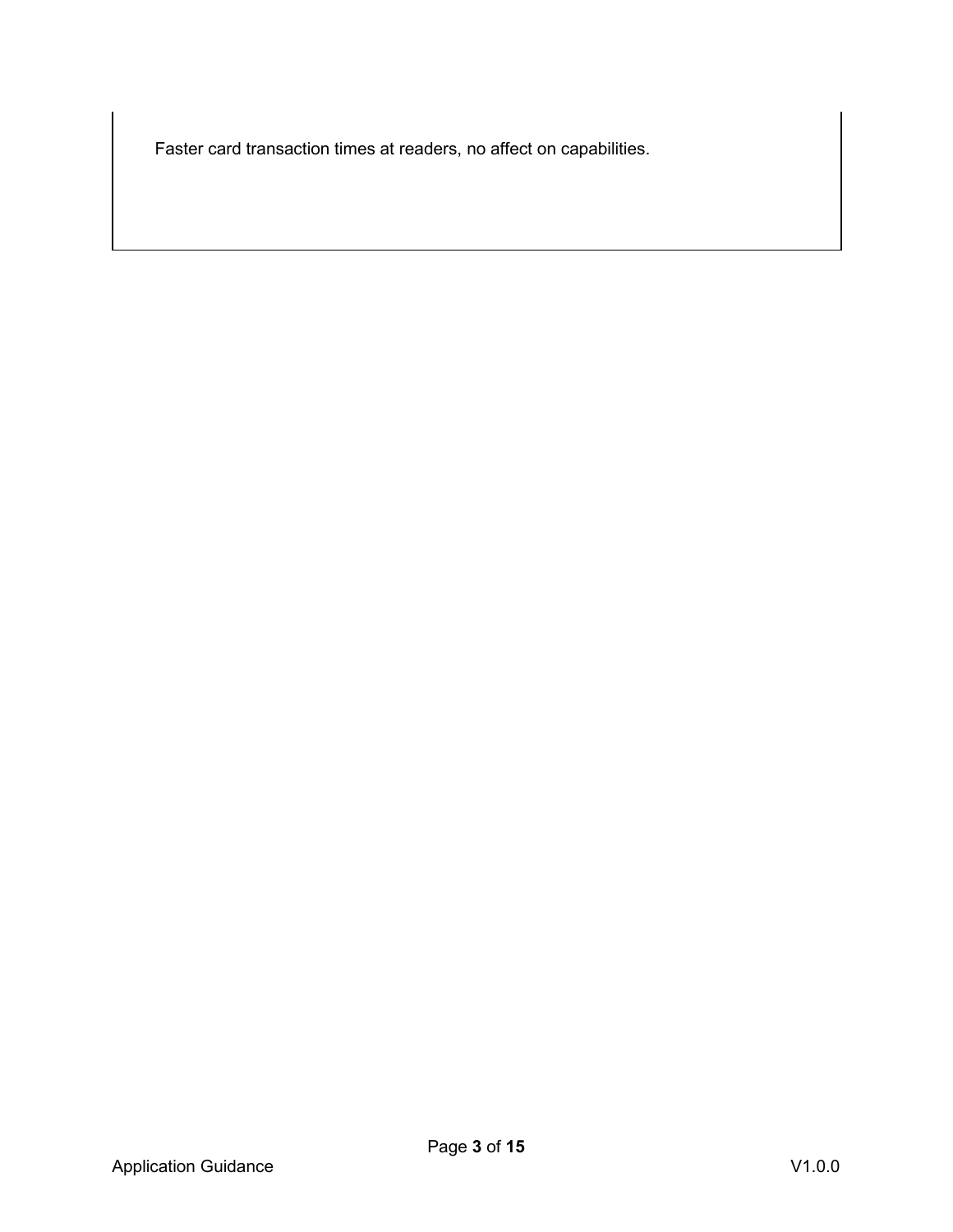# 5. Attestation and Signature

In this section of the application form, the applicant attests the following to the Evaluation Program:

It has sufficient right, title, and interest in and to the Product, that the Product meets the definition provided in Federal Acquisition Regulation (FAR) 2.101 of "commercially available offthe-shelf item," or that it is an unreleased for general availability version of a Product that it has a good faith expectation that, when released upon the conclusion of development, will qualify as such;

- It has complied with the rules, regulations, and procedures supplied in the Evaluation Program's Concept of Operations and its supporting documentation ("Program Requirements");
- It acknowledges that submission of its Product for testing does not guarantee that its Product will successfully complete the testing process or be found conformant to FICAM Specifications;
- Upon receipt of certification, it may utilize the GSA FIPS 201 Approved Logo ("Logo") provided by the Evaluation Program in accordance with the usage guidance prescribed by the Evaluation Program and it agrees 1) not to release anything publicly or otherwise distribute any of its Products labeled with the Logo unless such Products have been certified by the Evaluation Program and are currently listed on the APL and 2) not to use the Logo in any way that is unlawful or that reasonably could be expected to harm the FIPS 201 Evaluation Program or any other party. It understands that the Evaluation Program reserves the right to rescind its usage of the Logo if the applicant fails to comply with the Evaluation Program's usage guidance;
- It acknowledges that inclusion of its Product on the APL shall not be considered an endorsement by the Government, nor shall there be any guarantees that said Product shall be purchased for use by the Government;
	- $\circ$  It will make available to the Evaluation Program all updates and patches to its Product in an expeditious manner for analysis and testing; and

It acknowledges and agrees that during the time its Products are listed on the APL, they shall remain in a state that meets all Evaluation Program Requirements. If the applicant identifies an actual or expected failure to meet all Evaluation Program Requirements, it agrees to immediately notify the Evaluation Program. It understands that the Evaluation Program will assess the failures in accordance with the Evaluation Program Requirements and may require it to follow the external notification processes stipulated therein and that the Evaluation Program, in its sole judgment, may remove its Product from the APL for failure to cure identified deficiencies. At the time of removal, the applicant shall immediately cease its use of the Logo as directed by the Evaluation Program.

I hereby claim that I am authorized to sign this form on behalf of the above specified company. By signing this form I acknowledge that: